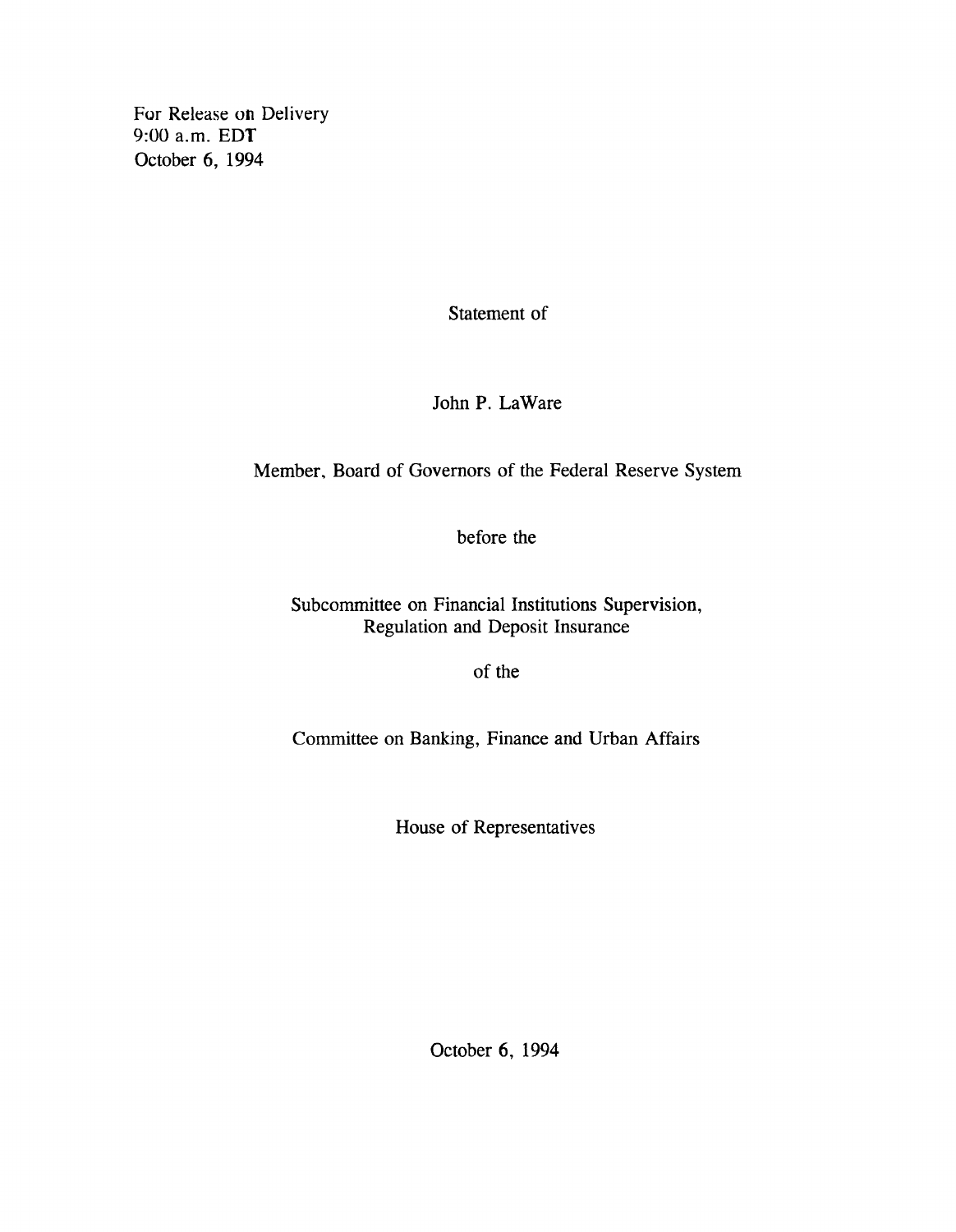**Mr. Chairman, I am here this morning to discuss the availability of credit to small and minority-owned businesses and to comment on the data collection proposed in H.R. 918.**

**Small businesses play an essential role in the health of our economy, in the creation of jobs, in the generation of new ideas, and in the competitive process which is so important to a free enterprise economy. Of the 21 million entities that filed business tax returns in 1992, all but 14,000 were small businesses — using the Small Business Administration's guidelines that define a small business as one with fewer than 500 employees. In fact, the great majority of these enterprises had fewer than 20 employees.**

**Minority- and women-owned businesses are a growing share of this small business community. In 1987, the latest year for which data are available, it is estimated that there were 1.2 million minority-owned businesses and over 4 million women-owned businesses, an increase of more than 64 percent and 57 percent, respectively, from 5 years earlier.**

**More significant than the number of small businesses is the contribution that these firms make to economic growth and employment. The Small Business Administration estimates that small businesses account for more than half of private employment and about half of private-sector output. There is no doubt that a vibrant small business community is an essential ingredient for the economic health of our nation, both in urban centers and rural communities.**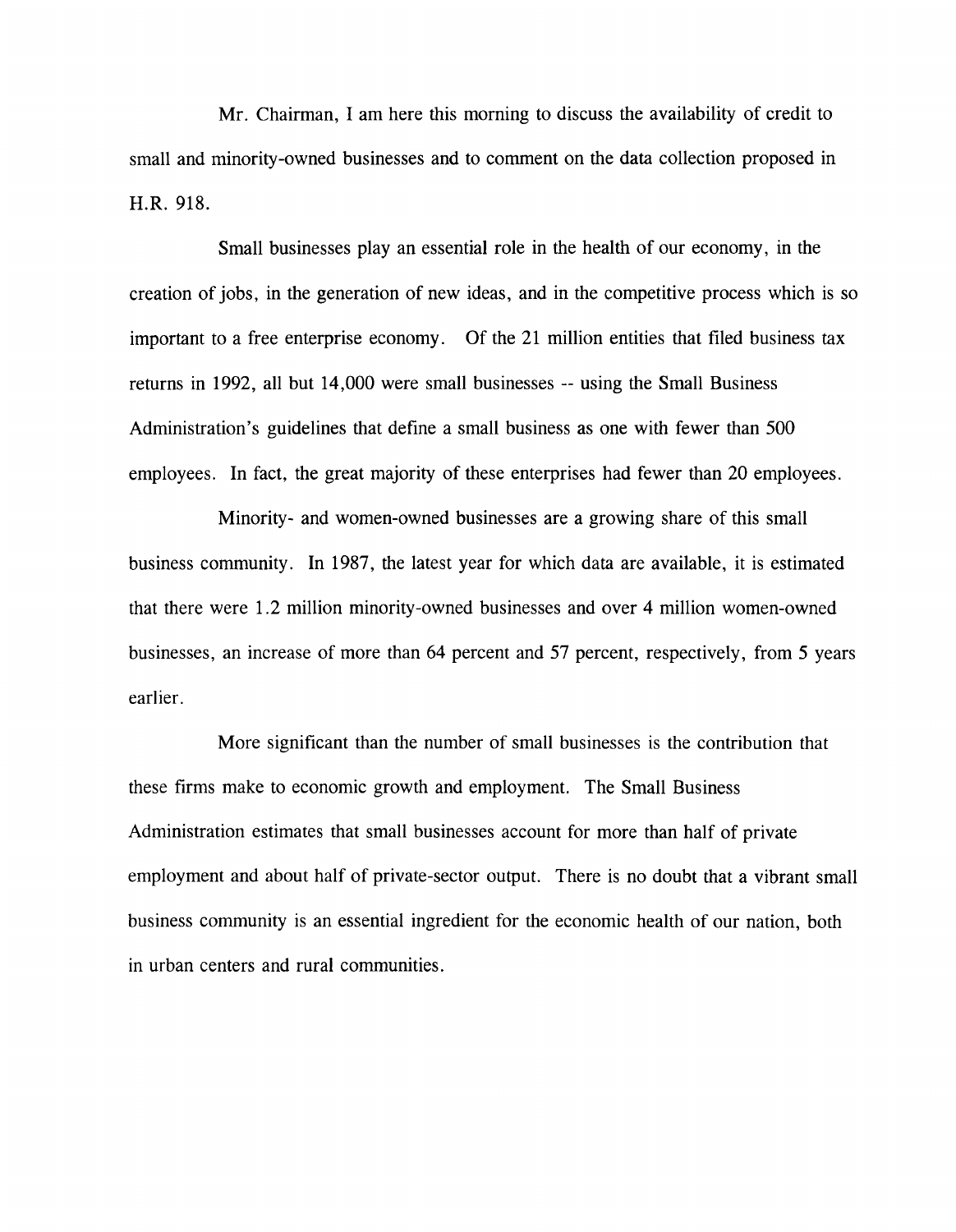# *Banks and Small Businesses*

**Commercial banks historically have had a crucial relationship with small businesses. The Federal Reserve's 1989 National Survey of Small Business Financing revealed that local commercial banks are the primary suppliers of most financial products used by established small firms. In addition to commercial loans, banks supply other types of credit and lease financing and a wide range of deposit, brokerage and trust services. The lending relationship is especially important to small firms whose access to public capital markets is limited. Data from the 1989 survey indicated that almost half of the external debt financing of small businesses came from commercial banks. In addition, small firms rely on credit from nonbank depository institutions and finance companies, on trade credit, and on loans from family and friends.**

**Just a few years ago, when the banking industry was under severe stress from problems in real estate and agricultural loans, and lingering problems on loans to developing countries, there were very real concerns about the negative implications for financing small businesses. Commercial bank failures rose sharply in the last half of the 1980s and remained high during the 1990-91 recession; the cost of these failures prompted the Congress and the regulatory agencies to adopt new, more stringent regulatory standards. Many banks undertook major programs to bolster the quality of their assets, restructure their balance sheets, and reduce operating losses, with the result that new** lending -- especially business loans secured by real estate -- slowed dramatically. Many **long-time customers of banks were unable to renew loans or had credit lines reduced. The**

- 2 -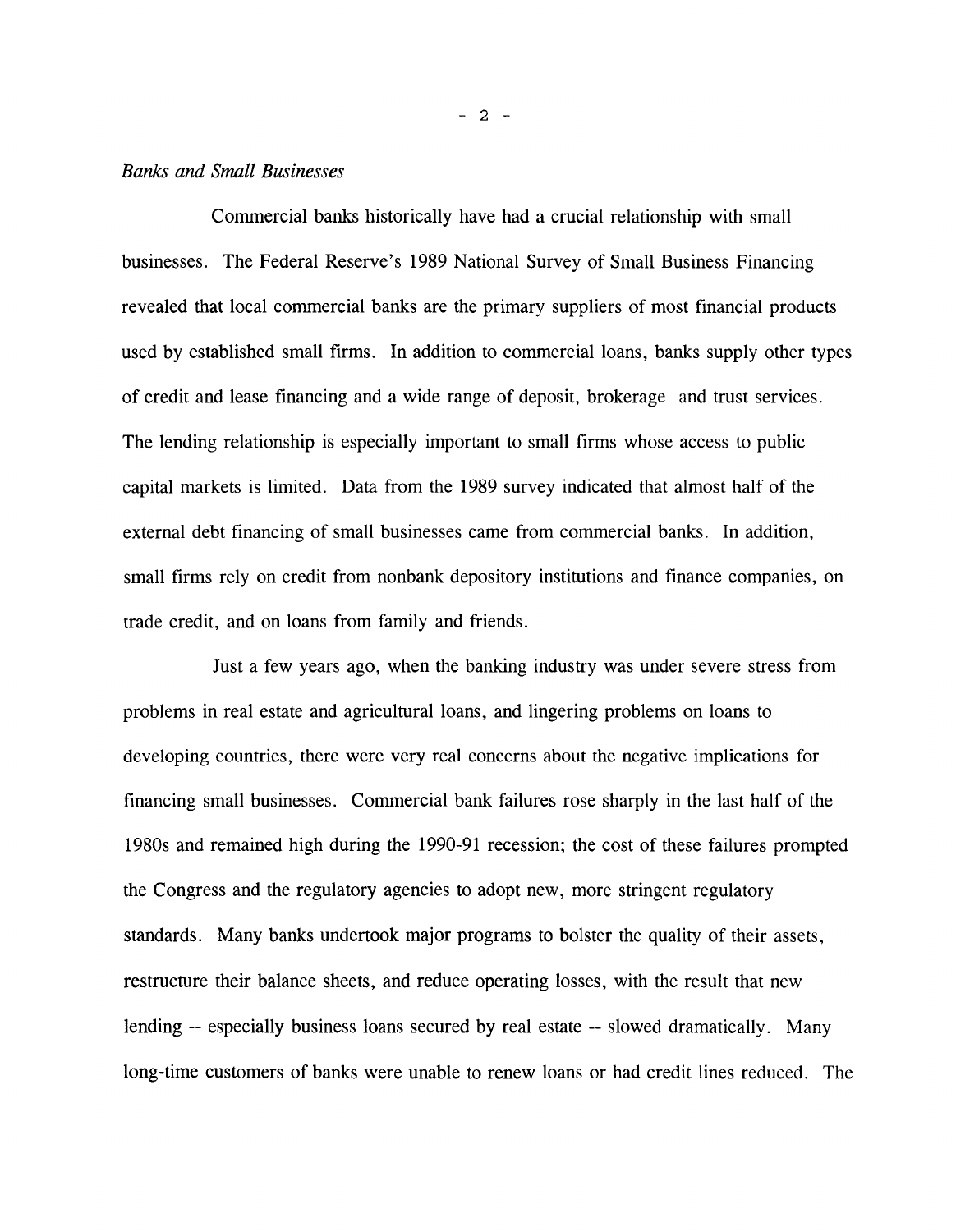**severity of the so-called "credit crunch" prompted questions about the longer-term direction the banking system was taking and raised concern about financing for small businesses.**

**Fortunately, the credit crunch had a relatively short life span. Since 1991, efforts by banks to strengthen operating efficiency and build capital positions have paid off. Over the past couple of years, banks have earned record profits; the industry's rate of return on assets in 1993 was the highest in decades and has declined only a bit this year. Both large and small banks have substantially strengthened their capital ratios; for the industry as a whole, the ratio of equity capital to assets at 7.8 percent and the total riskbased capital ratio of 13.2 percent this year are well above regulatory minimums. Only 36 commercial banks in the U.S. failed to meet the minimum capital standards in June of this year, and only 11 banks have failed in the past 9 months.**

**The net result is that the credit crunch is no longer the issue. Banks are in good shape to lend, and in the past year have experienced a surge in business loan growth, partly as a result of competitive solicitation. Over the first 6 months of 1994, business loans in the aggregate expanded at an annual rate of 8.5 percent, and growth was even stronger in July and August. The pickup has been apparent at thousands of smaller banks whose loans are made almost exclusively to small businesses, as well as at large domestic and foreign banks. The banks are helping to meet the increased demand for loans as the pace of economic activity accelerated. In addition, the Board's survey of senior loan officers has revealed a fairly general easing of standards and terms for commercial and industrial loans to both small and large businesses over the last year and one-half. Surveys**

**- 3 -**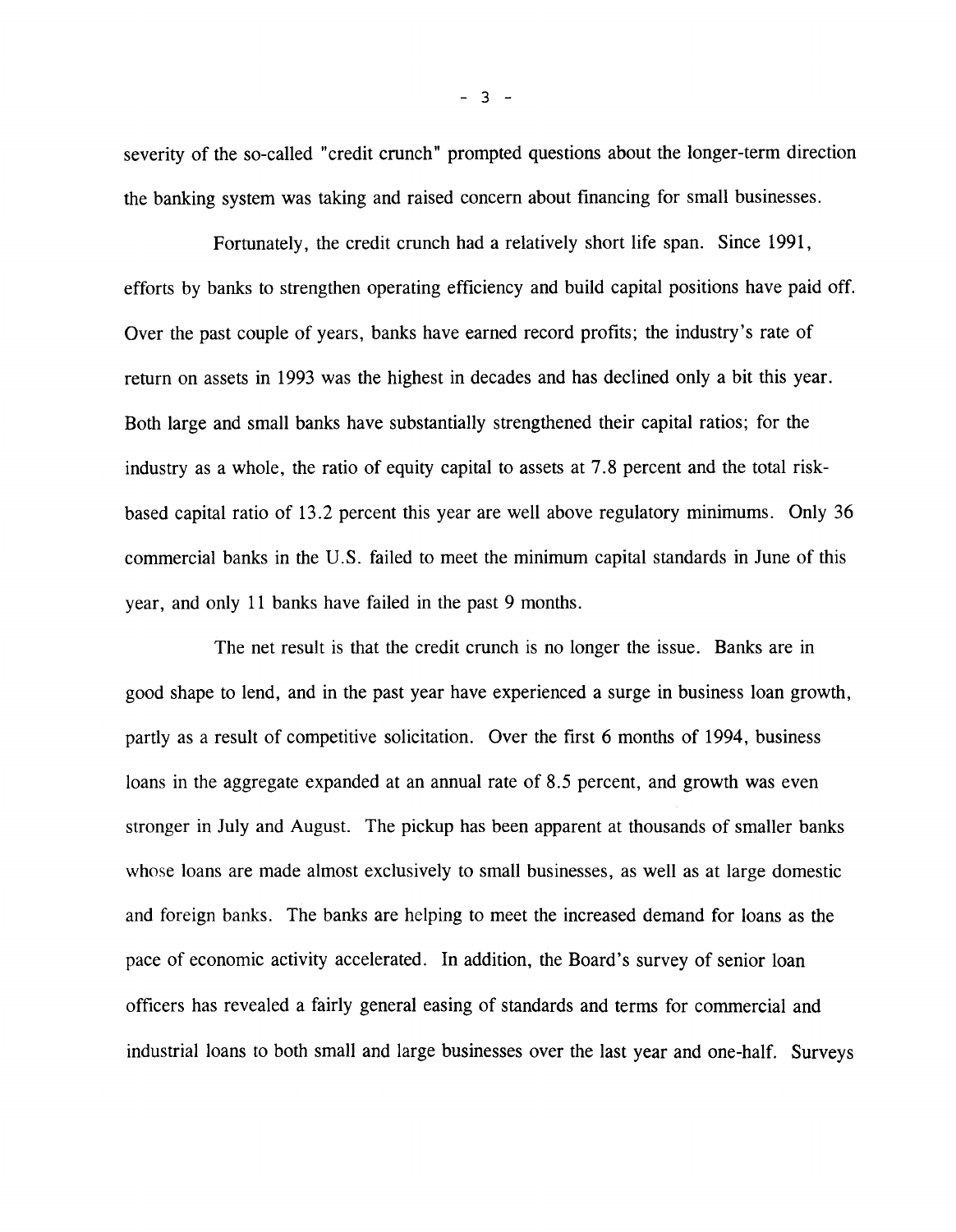**by the National Federation of Independent Business report that credit availability has not been a concern for its members. Its most recent surveys also suggest that borrowing activity has picked up considerably. Thus, when we speak today about the availability of credit to small businesses, it is with a much different perspective — and a much more positive one — than two or three years ago.**

# *Credit for Minority-owned Small Businesses*

**The specific focus of this hearing is on the availability of credit to minorityowned businesses. The committee is responding to reports that creditworthy, minorityowned firms have difficulty obtaining credit and to concerns that lending discrimination is one of the obstacles. The Subcommittee is interested in exploring the extent to which H.R. 918 and other proposals may provide a productive means for addressing these issues.**

**H.R. 918 would amend the FDICIA to require insured depository institutions to submit annually information on small business and small farm lending in "call reports" provided to the federal banking agencies. The bill would require institutions to provide the total number and dollar amount of loans made, and the total number and dollar amount of applications received for small business loans. Institutions would have to report separately data for five different size classifications of businesses; for example, data would be reported for businesses with annual sales of less than \$100,000. Institutions would separately report the total number and dollar amount of loans made, and the total number and dollar amount of applications for commercial loans and commercial real estate loans to**

**- 4 -**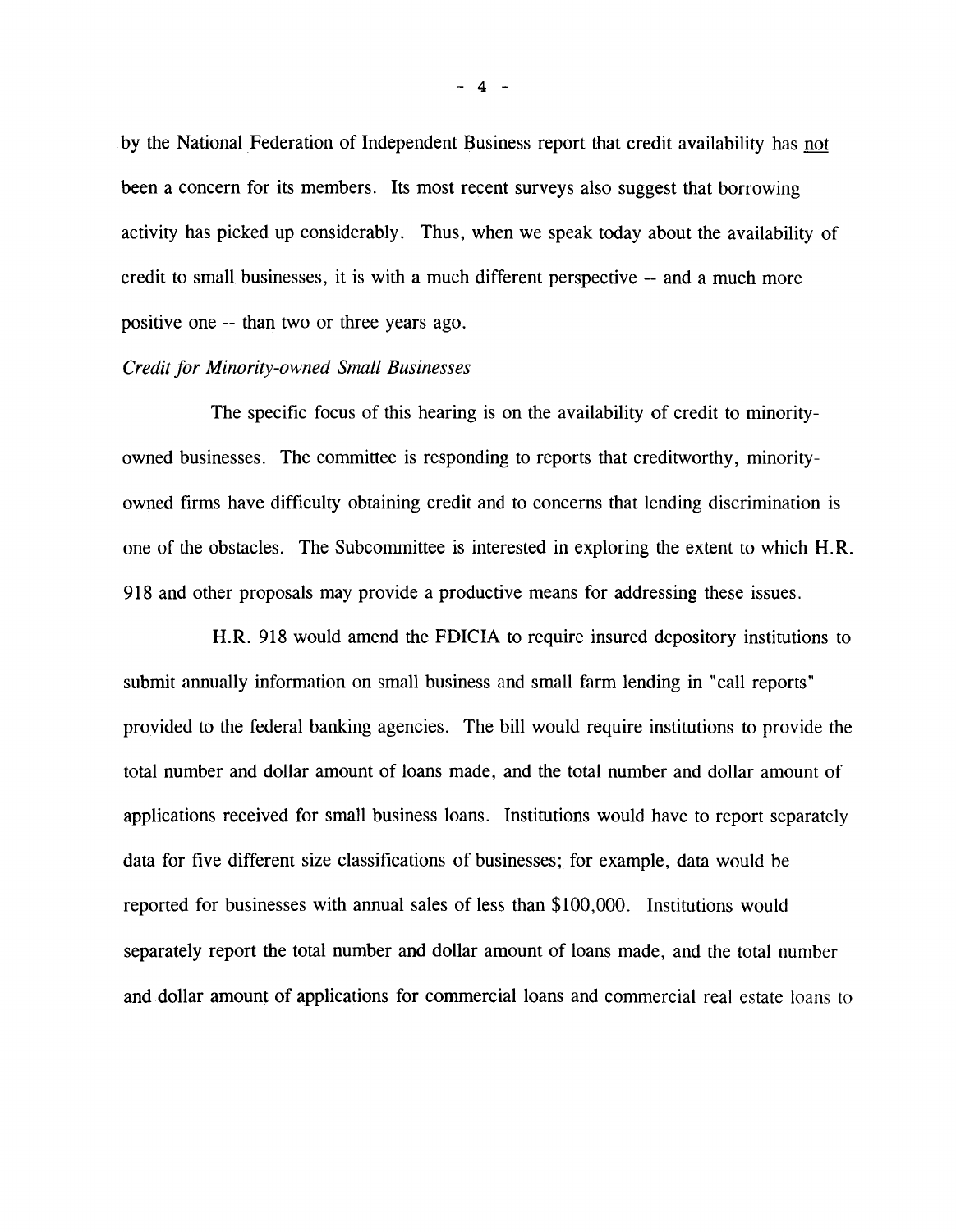**start-up businesses, to businesses in operation for less than one year, and to minorityowned businesses.**

**We can all agree about the importance of ensuring that race and other protected characteristics play no role in the credit process for small businesses. That objective is a sound one. Discrimination in credit decisions has no place in our financial system. Discrimination would directly limit the ability of its victims to own homes, build businesses, create job opportunities, or accumulate wealth. We have taken steps to deal decisively with this problem and to ensure our ability to detect noncompliance. For example, we have been aggressive in communicating our expectations on equal credit opportunity to senior management of financial institutions, have augmented our examination procedures, and have strengthened examiner training. But the effort is not over, and we will continue to search for ways to ensure that markets operate fairly for all.**

**We are also reviewing what steps can be taken in ensuring that discrimination does not occur in business credit decisions. At the outset, we have to recognize that the "small business" sector is an amorphous concept. The community of small businesses comprises diverse enterprises, with very different financing needs, management skills, and economic prospects. Most small businesses are sole proprietorships, and more than half of those operate in the retail or service industries. Roughly 15 million are self-employed persons, working full-time or part-time, and they include carpenters, doctors, writers, independent taxi drivers, and so on. Only about 6 million businesses have paid employees, most of them employing small numbers of workers. The construction industry accounts**

**- 5 -**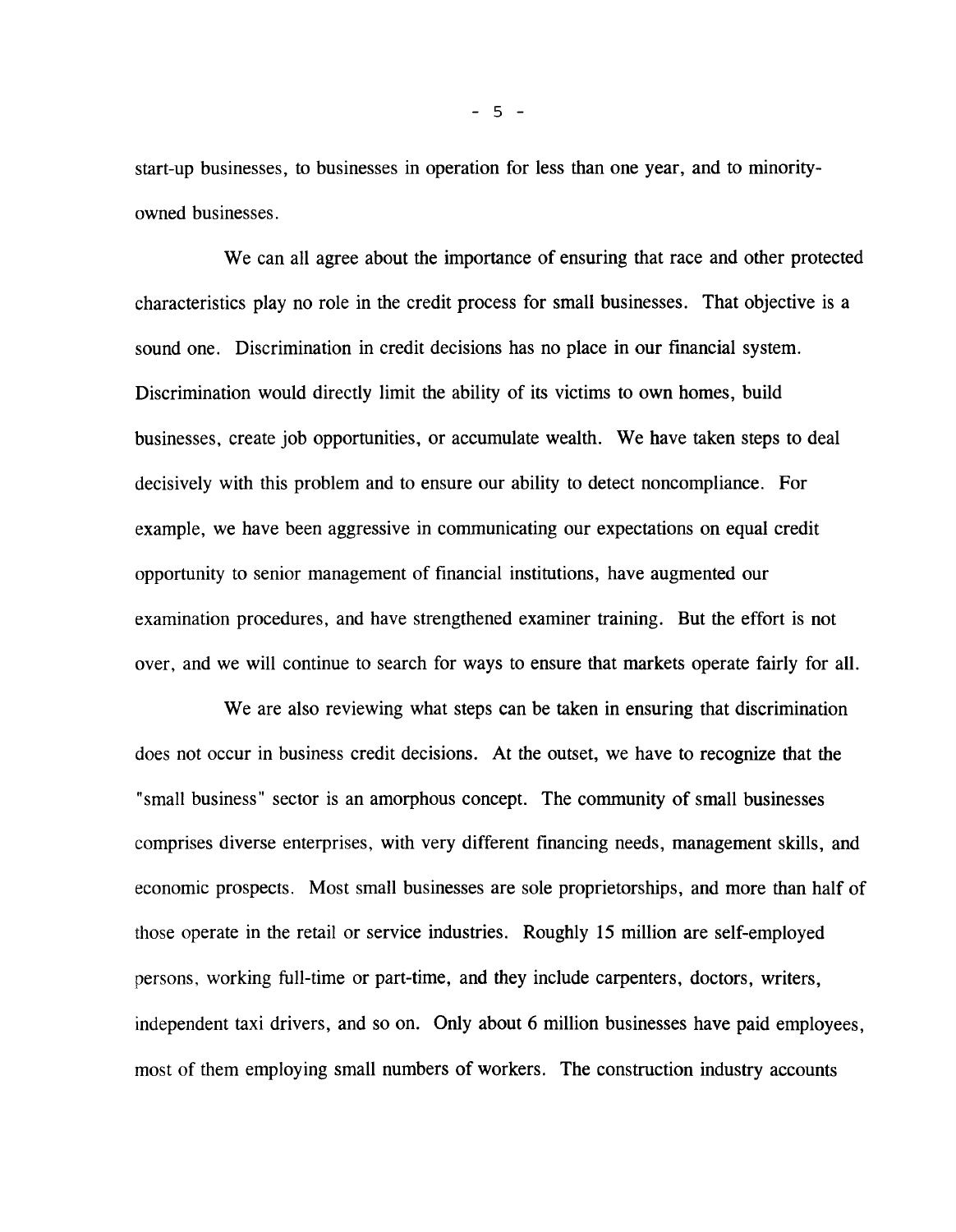**for a large share of small businesses outside of the service sector, while manufacturing firms count for only about 10 percent of small businesses.**

**Given this wide array, the differences among small businesses are likely to be much greater than their similarities. It is important to understand these differences, but unfortunately, there are few existing sources that provide comprehensive data on financial and other characteristics of small firms.**

#### *Survey of Small Business Finances*

**Recognition of the need for more information prompted the Federal Reserve, with support from the Small Business Administration, to undertake this year its second major survey of small business financing. The survey is designed to provide extensive information on characteristics of small business firms and their owners, on their income flows and balance sheets, and on their recent borrowing experiences, including credit sources, recent loan applications, credit history, and the owner's view of credit conditions. By selecting a large sample of 6,000 businesses, we sought to obtain adequate coverage for comparisons of firms in urban and rural areas, in different geographical areas, in different size groups, and among ownership classes. In addition, we are oversampling in order to ensure coverage of minority categories; 1,200 minority-owned businesses will be surveyed.**

**We expect to obtain a great deal of information about credit needs and about the experiences of small businesses from the survey data. The information will cover not only bank financing, but the substantial portion of small business credit extended by other sources as well. A number of questions on the survey will elicit information about recent**

**- 6 -**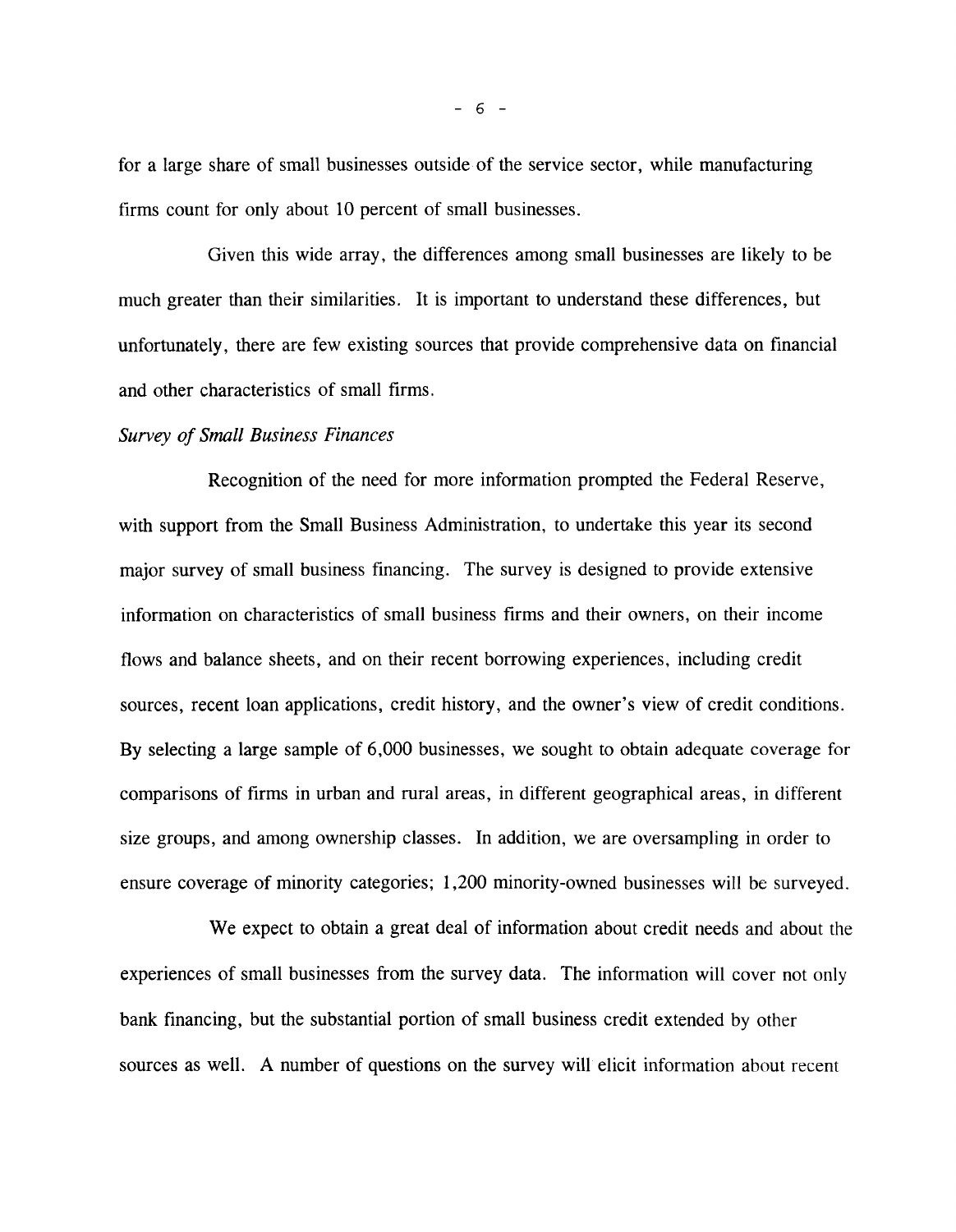**credit experiences of businesses, including loan approvals and turndowns, the terms associated with the credit extended or reasons given for denials, and the firm's own assessment of its experience. While a survey of businesses cannot be used to assess an individual bank's lending policies, the data may very well shed light on key factors that enter lending relationships and on similarities and differences among small businesses that seek credit. It may also help us understand better any special needs for, or impediments to, financing of minority businesses.**

#### *Regulations Under the Community Reinvestment Act*

**The Committee also should take note of the interagency proposal published just last week. As you know, the Federal Reserve Board has joined with the other banking agencies in publishing a proposal to amend the regulations implementing the Community Reinvestment Act (CRA). That proposal would require banks and savings associations with assets of \$250 million or more (or that are subsidiaries of a holding company with total banking and thrift assets of \$250 million or more) to report certain information about small business and small farm loans.**

**Under the CRA proposal, information would be collected for business loans** with an original loan amount of \$1 million or less -- and farms loans of \$500,000 or less. **Institutions would report for each loan made that has a balance outstanding at year-end. Information would be provided on the location of the business or farm (including the MSA, state, county, and census tract) and whether the business' gross annual revenues are \$1 million or less.**

**- 7 -**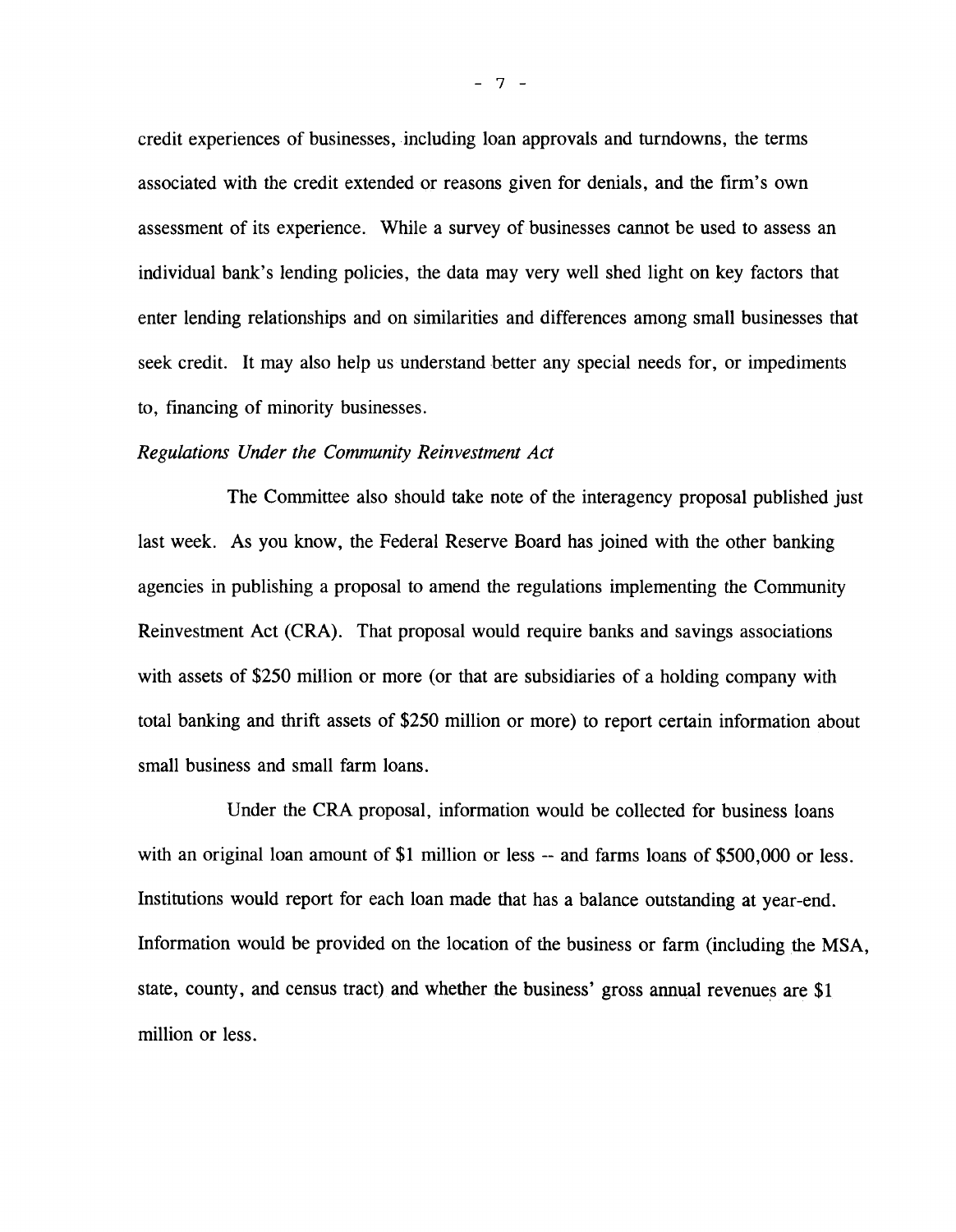**The agencies have also proposed for comment a provision that would require lenders to ask (in connection with written applications, and for all loans made) about the race and gender of the ownership of small businesses and small farms. Based on this information, institutions would report the number and dollar amount of loans made to small businesses or small farms owned by minorities or women.**

**Mr. Chairman, the Federal Reserve is absolutely committed to eliminating discrimination, but I must tell you that some Board members have concerns about requiring lenders to ask for and maintain information on the race of business customers. They believe the CRA proposal risks introducing non-economic factors into the credit granting process. Indeed, creditors currently are prohibited from asking for or collecting this type of information. Regulation B (which implements the Equal Credit Opportunity Act) restricts a creditor's ability to inquire about the race, color, religion, national origin, sex, or marital status of an applicant, and has done so since 1976. In essence, the regulation encourages a color-blind, gender-neutral approach in credit transactions by restricting the collection of information that is unrelated to evaluating creditworthiness. The one exception relates to home mortgages, where lenders are required to collect race or national origin for loans to purchase one-to-four family dwellings. The regulation also permits lenders to obtain the information to comply with other statutory requirements, such as HMDA or other federal or state requirements. Nonetheless, the CRA provision for collecting race and gender is part of the package that we have published for comment, and we shall be very interested in the comments that we receive from the public.**

**- 8 -**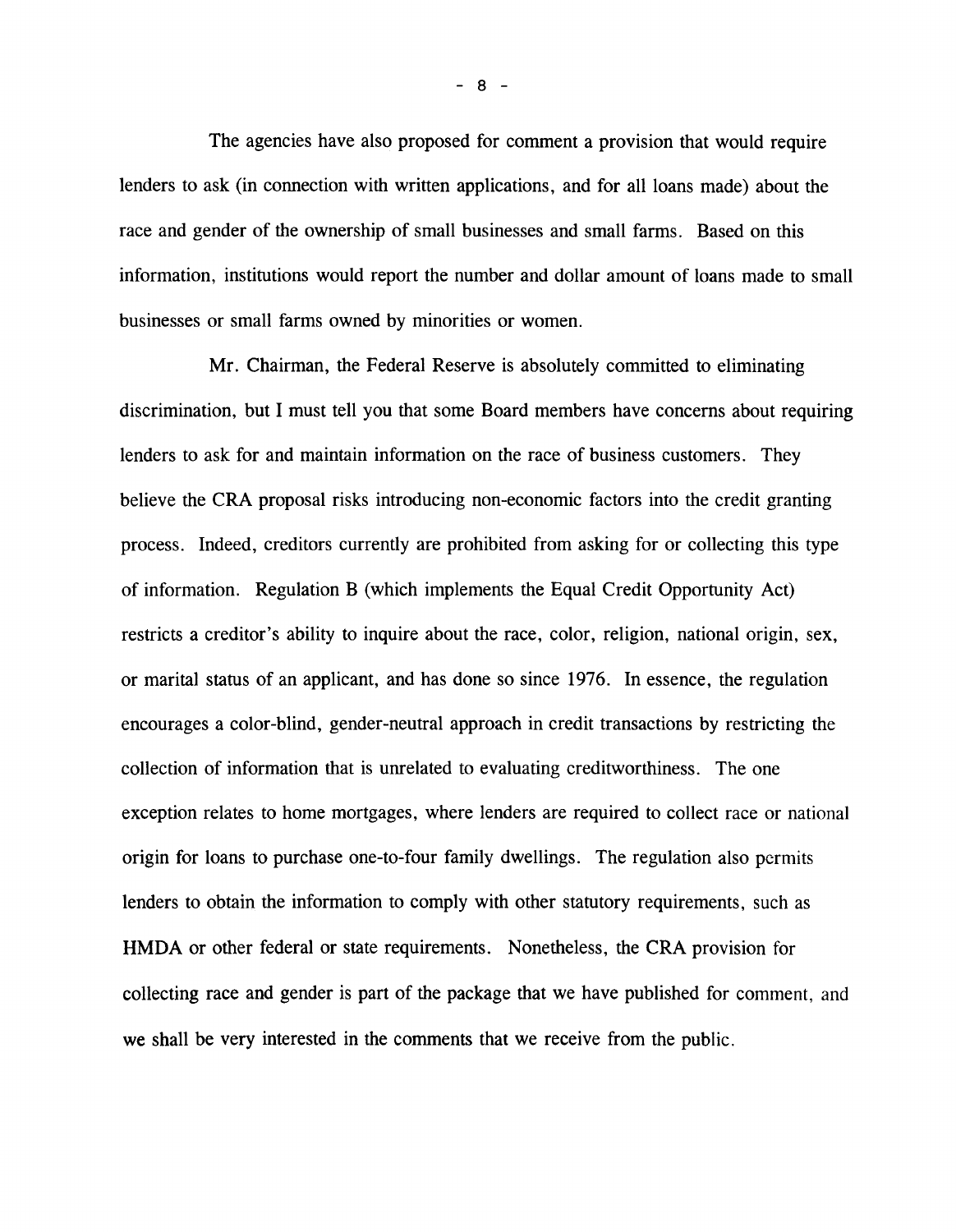**Under the proposed regulation, institutions required to collect these data under CRA would make the following information available to the public: (1) the number and amount of the institution's small business and small farm loans located in low-, moderate-, middle-, and upper-income census tracts; (2) the number and amount of the institution's small business and small farm loans located inside and outside the bank's service area; (3) the number and amount of such loans made to minority- and women-owned businesses; (4) the number and amount of such loans to small businesses and small farms with annual revenues \$1 million or less; and (5) a list of the census tracts where the bank had outstanding at least one small business or small farm loan. Those statistics appear quite similar to the reporting requirements in H.R. 918. Indeed, the bill's requirements likely would be redundant and confusing if imposed in addition to the CRA requirements.**

**The outcome of the CRA proposal will not be decided until the agencies have a chance to review and react to the comments received in the next 45 days, but I will touch on some of the pros and cons involved in collecting such statistics this morning. If the data collection proposed in the CRA goes forward, the micro loan data presumably could be aggregated to produce summary numbers for small and minority-owned business loans.**

**It is not completely clear, however, how such statistics could further the enforcement of fair lending practices. In particular, the number and dollar volume of loans and denial rates provide no information on borrower characteristics and risks of the loans that were made as compared to loans that were not made. (The data also would not provide information about a particular lender's evaluation standards.) If there is a common**

**- 9 -**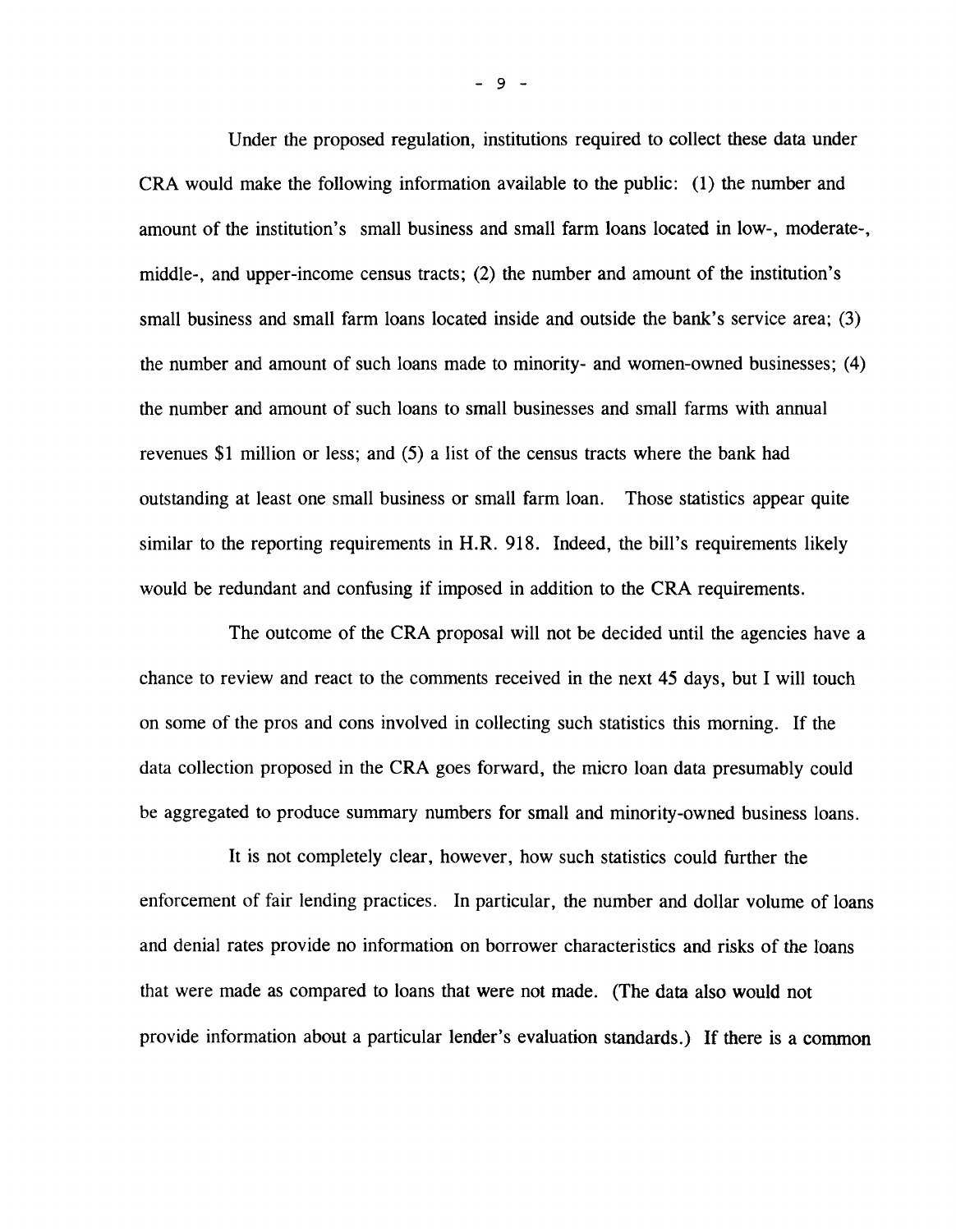**thread connecting small businesses in the credit process, it is that lending to them is information-intensive. That is, suppliers of credit need to gather an extensive amount of information to evaluate accurately the potential risks and returns on a loan. In addition to a borrower's financial statements, if such exist, a lender needs to understand the markets in which the business operates; to assess the value of assets that may provide collateral; and** to make judgments about the financial creditability of the management.

**The CRA data could prove useful to the regulatory agencies in evaluating a lender's small business lending—to help determine if the lender is serving the entire community. The data also could be beneficial to institutions by enabling them to measure how successful their small business lending is, particularly if they have set up special programs to better serve women- or minority-owned businesses. Such data could provide a red flag to the agencies suggesting closer scrutiny of an institution's efforts to comply with the Equal Credit Opportunity Act (ECOA).**

**It is highly unlikely, however, that these data could be used to establish discrimination. Just as the data collected under the Home Mortgage Disclosure Act alone cannot be used to determine if an institution is treating all applicants fairly, the same would be true of data for small businesses. Inevitably, the fairness of a bank's lending decision must be addressed on a loan-by-loan basis and in light of information in the loan files and the bank's lending policies. This is where our compliance examinations come in.**

 $- 10 -$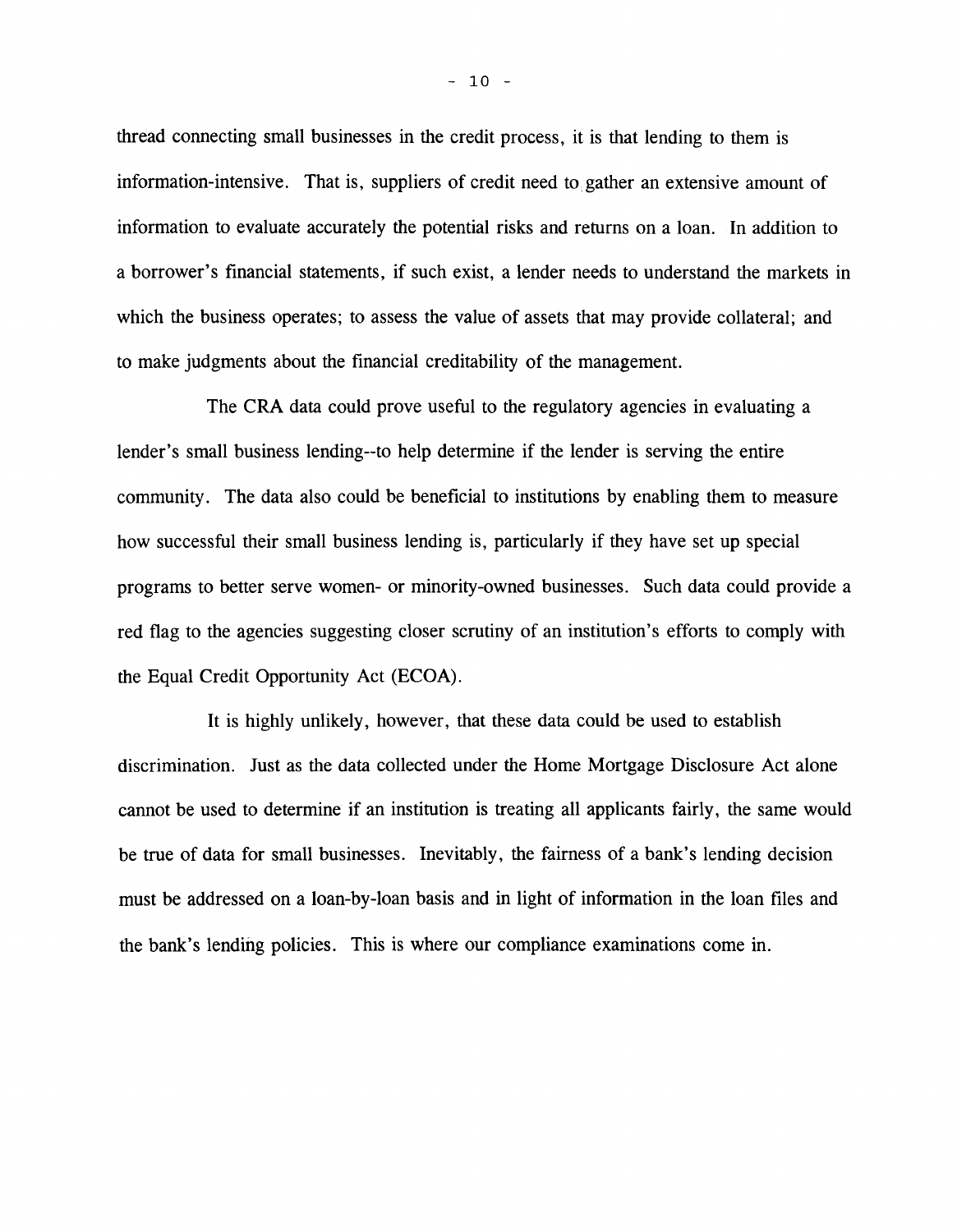## *Examinations*

**Our compliance examiners from the Reserve Banks check for discrimination in small business lending by first reviewing policy documents, loan manuals, and board minutes, and by interviewing bank employees to learn about the bank's lending policies and procedures. Examiners then review forms, applications, and financial statements in the loan files to determine the actual criteria the bank uses to decide who is approved or turned down for credit. In reviewing the data from loan files, they look at both accepted and rejected applicants, and make comparisons among different classes of applicants (for example, based on gender or surname) to see if lending criteria are applied on a consistent basis to all applicants or if certain individuals are treated differently on a prohibited basis. In addition, our examiners often geocode the location of small businesses to determine any geographic patterns to the bank's lending that might assist in determining compliance with fair lending laws.**

**The necessity of going to the loan files to make any determinations about fairness and compliance with the law is confirmed by our experience with the HMDA data. Our fair lending reviews indicate that observed differences in denial rates, as reflected in HMDA data, frequently are explained by differences in underlying economic circumstances of the borrower or loan contract.**

**I certainly do not wish to imply that the HMDA data have served no useful purpose. Analysis of these statistics has stimulated lenders and regulators to take a closer look at existing policies and practices and to seek ways to ensure that the administration of**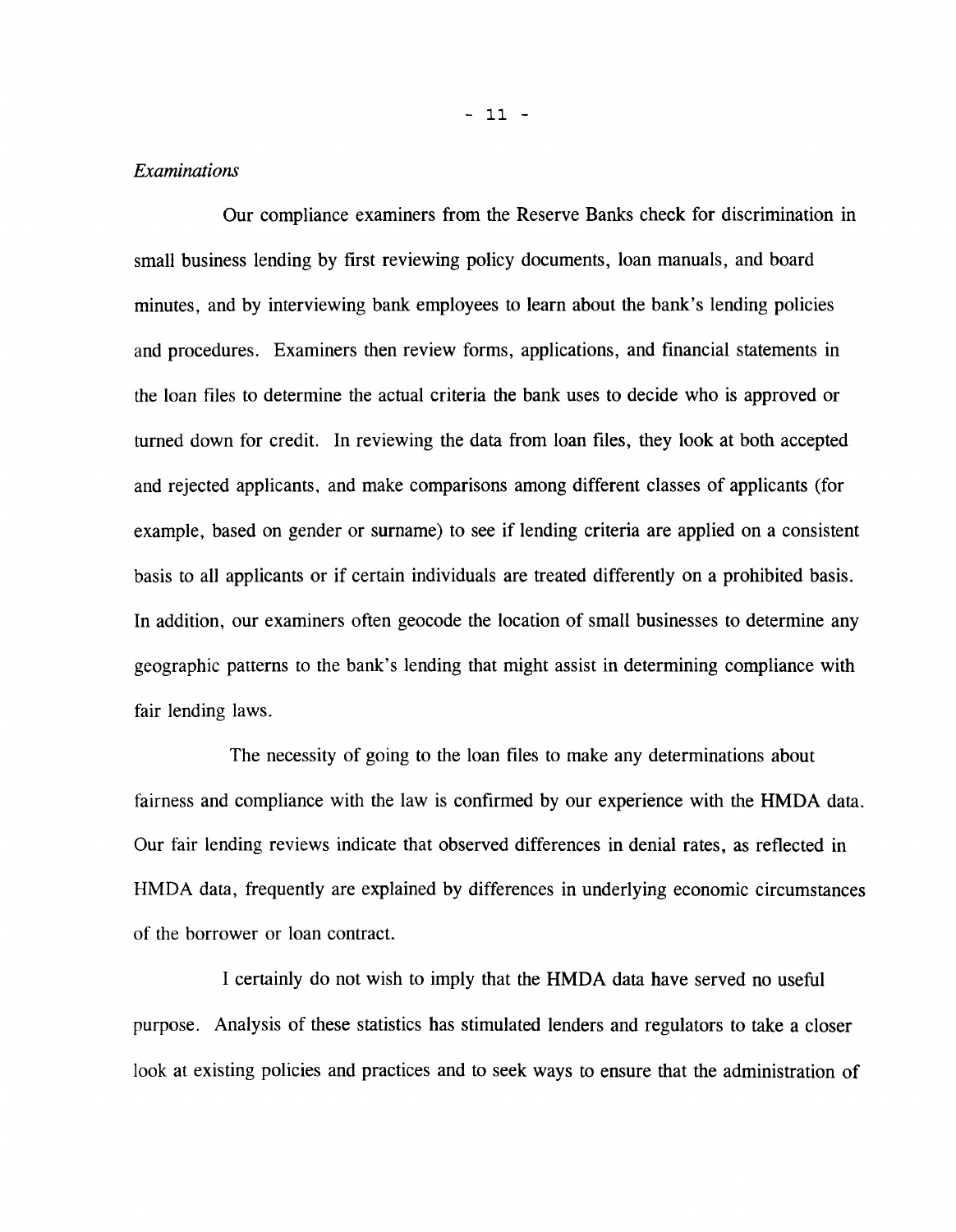**lending programs not lead to unintentional discrimination. In many cases, institutions have taken actions that likely increased credit availability to lower income and minority borrowers. For example, many banks have revised underwriting guidelines and created new loan products; they have instituted second review programs; and they have expanded** home buyer education programs and credit counseling programs. Indeed HMDA data **reveal a marked increase in relative lending to minorities, although differences in denial rates still persist. For example, from 1992 to 1993, home loans to blacks rose 36 percent, to Hispanics 25 percent, and to whites 18 percent. Increases were even larger for lowincome minorities. In some cases, efforts to expand lending to minorities, while increasing the volume of such loans, have also boosted denial rates as less qualified persons are drawn into the applicant pool. In this respect, denial rates can be a misleading indicator of a bank's lending efforts.**

**The overall positive HMDA experience, however, may not be entirely relevant. The process of obtaining a small business loan differs in key respects from that involved in obtaining a mortgage loan. For example, a business may not file a loan application at all or not until several meetings between the loan officer and the small business have established that a loan will be approved. Thus, evaluation of loan denials based on written applications may be misleading.**

**In addition, evaluating the risk and expected return of a small business loan is far more subjective than for mortgage lending. In the case of mortgages, there are well established and widely followed underwriting guidelines for reviewing creditworthiness,**

- 12 -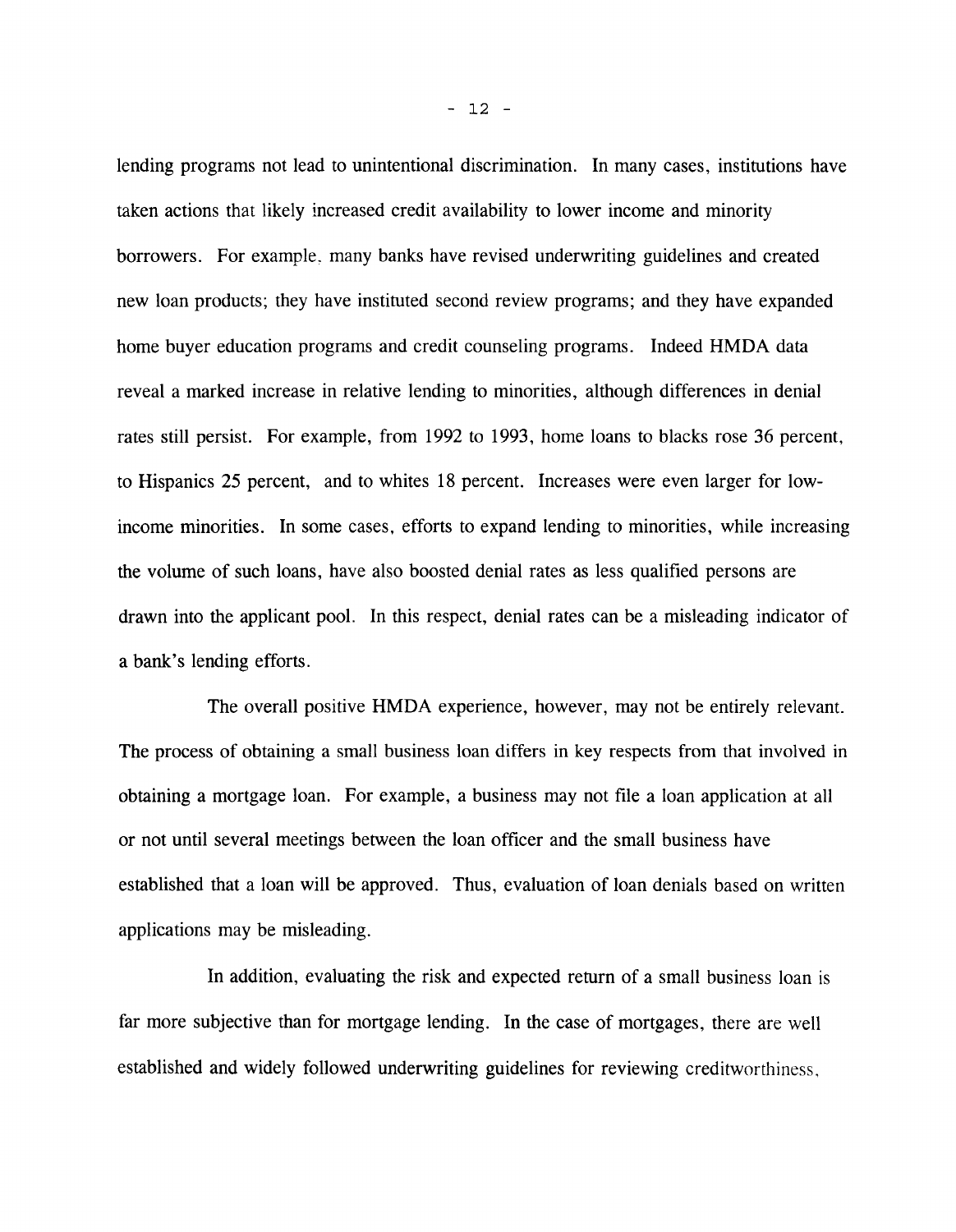**often dictated by a very active and important secondary market. Lenders nearly always require written applications with fully documented financial and employment information. These files provide the basis for assessing differences in treatment. In contrast, the factors considered in credit assessments of small business loans vary widely and involve judgment regarding the future cash flow potential of the enterprise and the skill of management. The credit history of the firm and integrity of its owner frequently play an important role. Collateral also can take any number of forms with a small business loan, most being much harder to value than the land or structures securing a residential mortgage. This makes detecting illegal credit discrimination in small business lending far more difficult than for mortgage credit.**

**In light of this, I question whether aggregate data about business loans by size and race characteristics of borrower will take us very far in efforts to ensure that fair lending practices are being pursued. And, we must be extremely circumspect about collecting data without a good use for it. The reports that lenders must file are already very burdensome and ultimately increased burden will raise the cost of lending to all borrowers.**

#### *Complaints*

**Our experience in the investigation of complaints in business lending may be helpful to the Committee. The Federal Reserve receives and investigates, through the regional Reserve Banks, complaints from individuals about all types of banking practices and issues that involve a state member bank. This includes complaints alleging illegal**

 $- 13 -$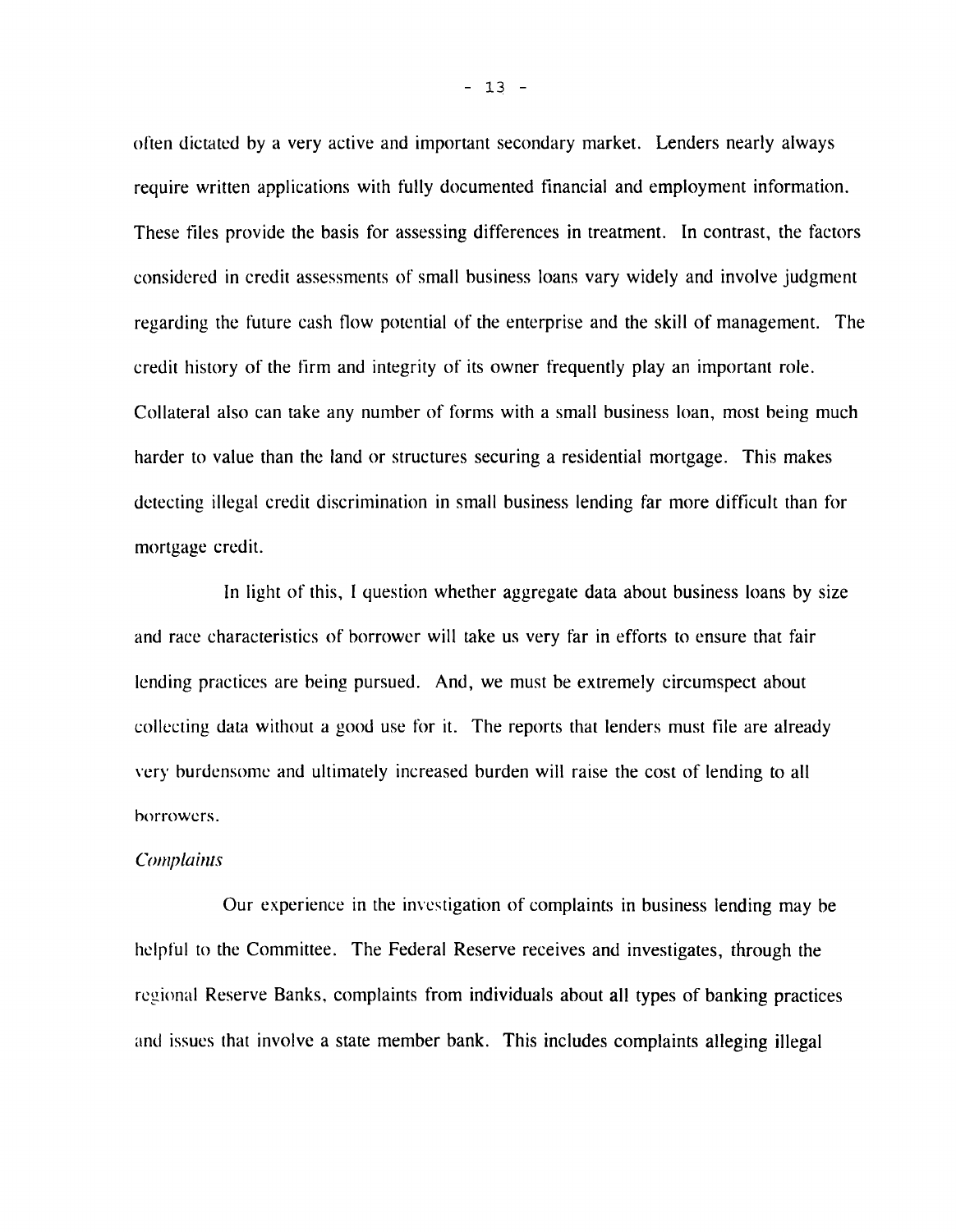**discrimination in business or agricultural lending. We have established special procedures for analyzing and investigating all complaints alleging illegal discrimination, to make sure that they receive proper attention. Reserve Bank staff contact the complainant by telephone to clarify the issues raised and to aid in structuring a thorough investigation of the allegations. Often the Reserve Bank makes an on-site investigation, which may be carried out separately or in conjunction with a regularly scheduled examination. The Reserve Bank decides whether an on-site examination is needed in consultation with Board staff, and after reviewing a state member bank's response to the complaint and all relevant information.**

**Over the past four years, the Federal Reserve investigated approximately 2574 complaints involving credit transactions — most of which involved issues other than credit discrimination. A very small number involved business or agricultural loans. During this 4-year period, we have received 42 complaints alleging illegal discrimination in business or agricultural lending. Of the 42, 20 involved state member banks and were investigated by our Reserve Banks; four of these investigations are still in process. The remainder of the complaints involved other lenders and were referred to the appropriate enforcement agencies.**

One Reserve Bank found a violation of the Board's regulation, in that the state **member bank had not given proper notice to the applicant about the credit decision. Of the other 15 cases, the investigation by the Reserve Bank established that the evidence did not support the allegation of unlawful discrimination. The Findings indicated, for example.**

 $- 14 -$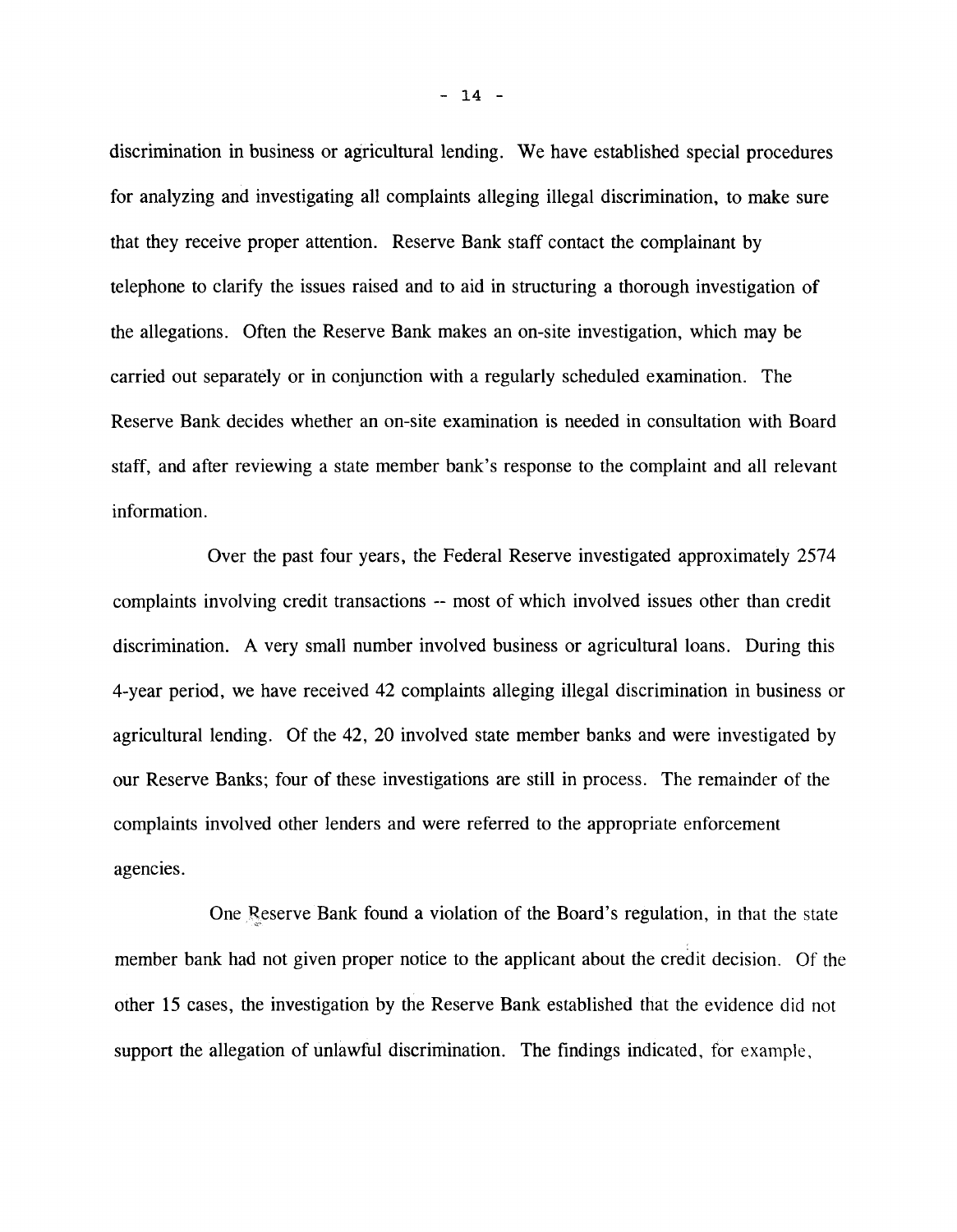**that the actions complained about (the denial of a loan or the closing a line of credit) had been taken for legitimate nondiscriminatory reasons: lack of capital; weak management; inadequate cash flow to support the loan; insufficient tangible net worth; poor credit record, including recorded judgments; concerns about a change of staff and management continuity; declaration of bankruptcy; the fact that the business owner was overextended; etc. It is, of course, difficult to know why we have received so few complaints. But these low numbers do suggest some caution in setting up new data collection schemes.**

## *Promotion of Business Lending*

**Given the difficulty of detecting unlawful discrimination, other measures that we can take to ensure the availability of credit to small and minority-owned firms assume added importance. In the case of the Federal Reserve, these measures have included a strong focus on working to promote small business lending. Through our Community Affairs program, the Federal Reserve has worked for many years to encourage state member banks and other financial institutions to help finance small and minority business development. Through outreach activities, each Reserve Bank's Community Affairs program works with representatives of small and minority businesses, state and local economic development officials, and federal small- and minority-business development agencies in its district. In some Reserve Banks, Community Affairs staff prepare and publish community profiles that focus on the credit needs and program resources of a given city or metropolitan area. The Reserve Banks' Community Affairs staff also regularly sponsor educational programs and develop publications to assist bankers, community**

**- 15 -**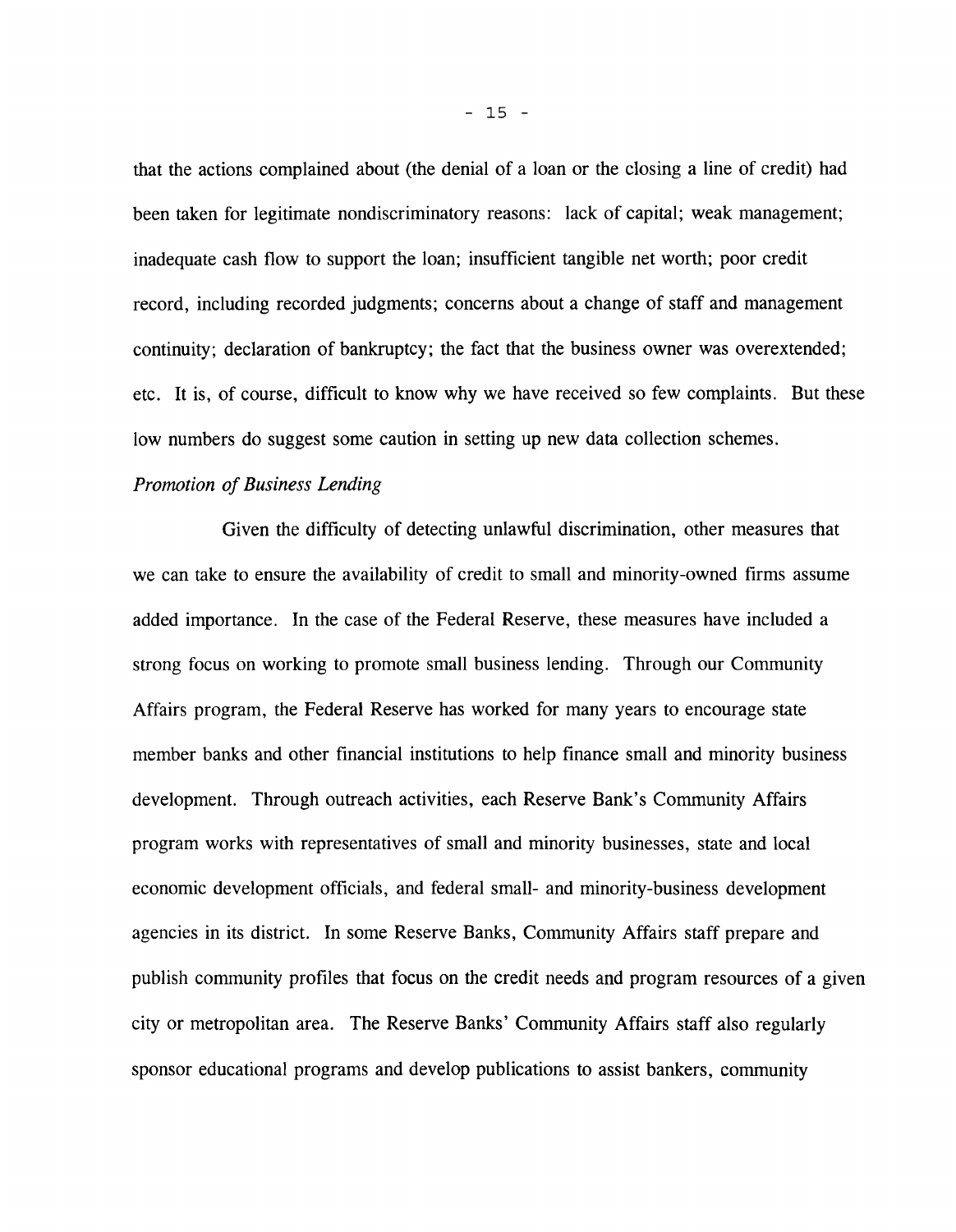**representatives, and owners of small businesses in dealing with issues related to credit needs.**

**There is also a need to provide information to potential entrepreneurs about how to gain access to credit. To help meet this need the Federal Reserve Bank of New York recently published The Credit Process: A Guide for Small Business Owners. This guide provides extensive suggestions about how to apply for a business loan, and the type of financial and other information banks consider in evaluating a request for such credit. Knowing what lenders look for prior to applying may make a significant difference in the ability to obtain a small business loan. With your permission, Mr. Chairman, I would like to submit this separately for the record.**

## *Conclusion and Comments on Proposed Legislation*

**What does this all mean for the need for additional legislation to spur data collection, such as proposed in H.R. 918 or in the CRA review process? What information is needed to accomplish our task? What data are feasible to collect?**

**There is no general agreement on the answers to these questions. As discussed in my testimony, there is much uncertainty about the adequacy, and concerns about the appropriateness, of collecting data on the race of business borrowers. Aggregate data on small business and minority loans may not prove particularly useful in efforts to uncover discriminatory practices because such measures provide no insights into the fundamentals that underlie the loan decision. Such measures may be useful in assessing the community involvement of lending institutions or other indicators, though how they will be used is not**